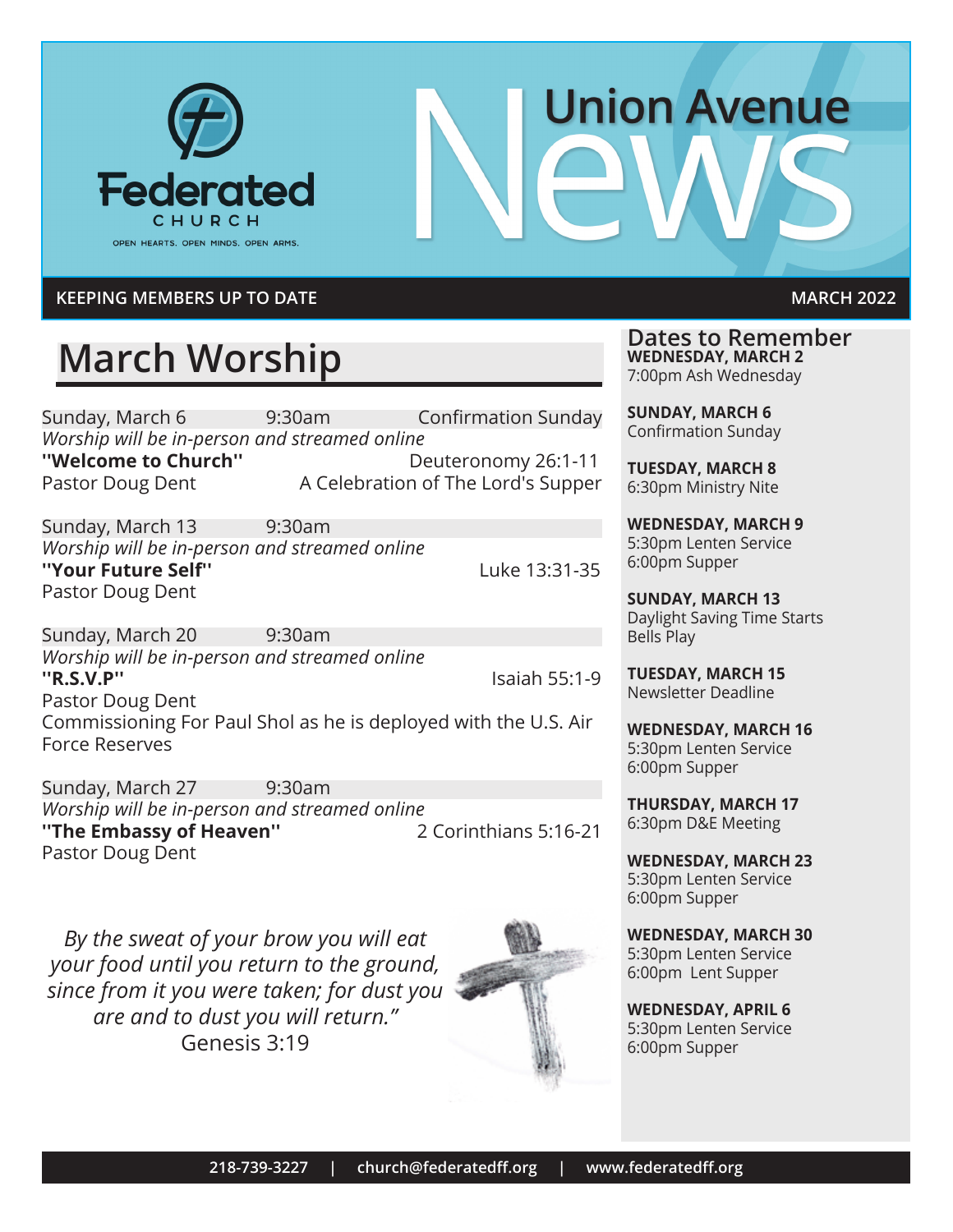

*"…but thanks be to God, who gives us the victory through our Lord Jesus Christ." 1 Corinthians 15:7*

Coming off the winter Olympics in Beijing, China, I am thinking about some of the "wins" we've experienced at Federated Church recently. Here are a few:

- 12 potential new members
- 6 confirmands joining our fellowship
- Increased attendance at worship (both in-person and online)
- A successful hybrid annual meeting
- 20 senior high youth on Wednesday nights
- 23 senior highs and chaperones attended the winter retreat at Clearwater Forest Camp
- 60 increased pledges for 2022
- 9 new pledges for 2022
- \$50,000 donated to the church's endowment fund
- Increased attendance at weekly Bible studies
- Preparations for hosting the Lenten services and suppers
- Several small groups forming around shared activities (cooking, sewing, singing)

Overall, I sense a collective sigh of relief as the recent Omicron pandemic wanes and a genuine desire to get back to the business of ministry in our community. There truly is a "sweet, sweet spirit in this place" these days.

As we begin the Lenten season with Ash Wednesday (March 2nd), it is a good time to reflect on our faith. We've been largely dormant for two years, but it is time to re-engage, come back to worship, and put our faith into action again.

Speaking of engagement, I am inviting you to attend a series of Federated Family Meetings on Wednesdays following the Wednesday Lenten service and suppers. At our first meeting (March 9th), we will discuss two questions:

- I am most proud of Federated Church when…
- My wish for Federate Church is…

These conversations will help me, and the Deacons & Elders make plans for our church's future. And our future is BRIGHT, because God has already given us the victory in Jesus Christ! Hallelujah! Amen.

Blessings on your Lenten journey this year! Pastor Doug

#### **Local Mission**

Thank you for your continued generosity with the Local Mission Fund! Those who are helped by this fund are extremely grateful for the extra support they receive during tough times. According to our policy, we are able to help each family or individual three times during a 12 month period, with up to \$100 a time, depending on funds. We assist with food, utilities, rent, and, in emergency situations, a night at a hotel. Donations can be put in the offering plate with Local Mission Fund in the memo line or dropped off in the church office. Thank you!

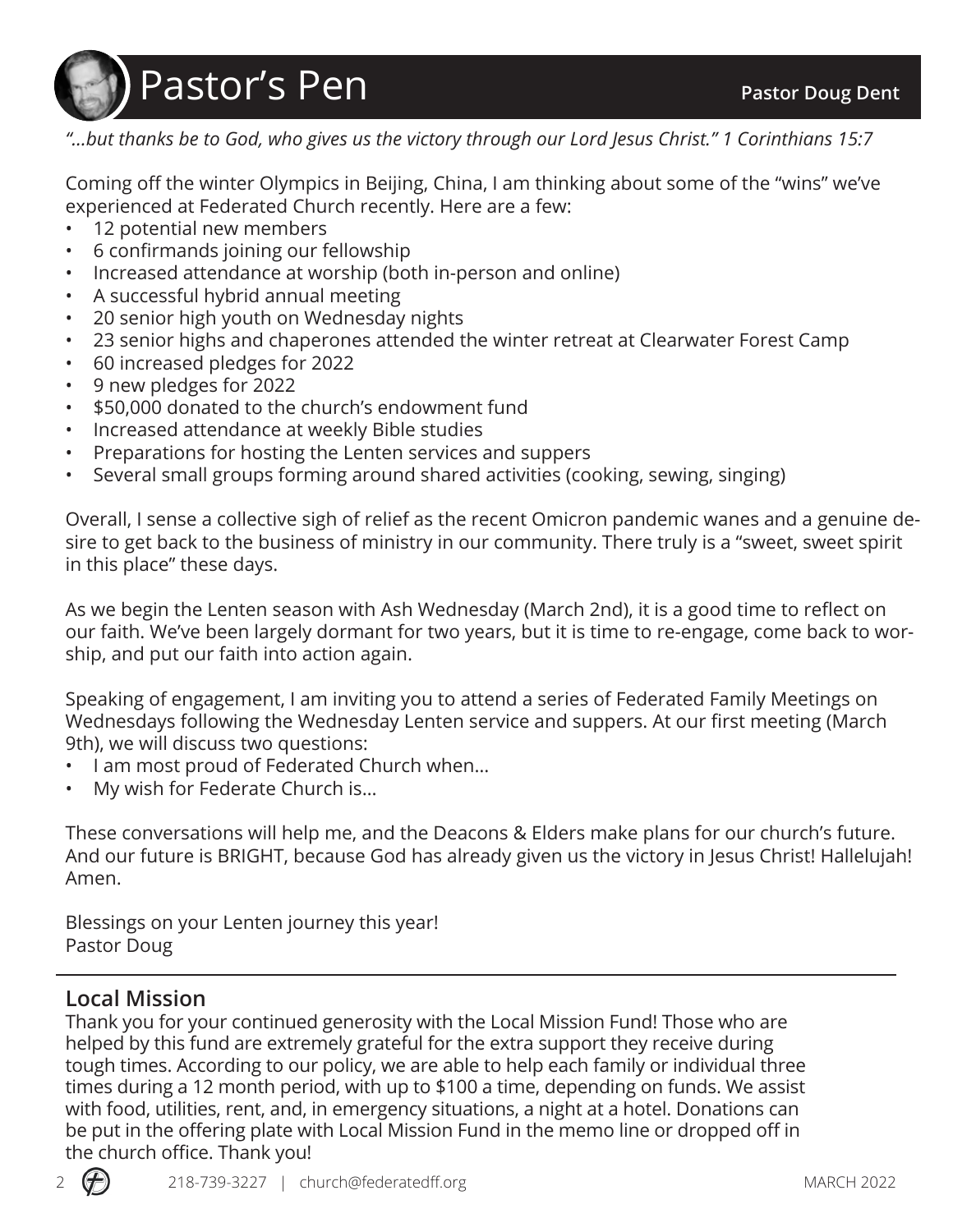#### ran Andarcor Christian Education and Youth Rev. Karen Anderson

I remember learning about March "coming in like a lion and going out like a lamb" when I was growing up, but in North Dakota that saying never quite came true. The same sentiment usually goes for Minnesota as well. We are always very thankful when March brings warmer temperatures, because they are never a guarantee. What is guaranteed, however, is lots of activity here at Federated Church!

#### **Kidz club**

We are continuing our unit on Psalms this spring, focusing mainly on Psalm 23 during March and April. We hope to memorize this beloved psalm and study different parts of it so that we can carry these special words from King David to God in our hearts. The beautiful words of this psalm make me think of spring, and so we pray that spring will arrive quickly! We are also working on some music we plan to share during worship on Palm Sunday. You can't study the psalms without singing praises to God! Kidz Club will run through Wednesday, April 27.

#### **Sunday School**

Sunday school continues to meet each week with a faithful core of students and teachers. We love spending time together each week talking about ways that God is working in our lives, learning Bible stories, singing, and doing crafts. We hope to partner with our Kidz club kids and sing in worship at some point this spring!

#### **Middle School Youth Group**

Middle school youth group began meeting on Wednesday, February 23, in place of confirmation class, and will run each Wednesday after school through the beginning of May. We will be doing lots of games, fellowship, learning, and some service projects during this special time together. It is fun to have the opportunity to grow as a group each spring. We enjoy being able to get to connect when confirmation class is finished for the year!

#### **Senior High Youth Group**

This past month we did a lot of fun things! We went ice skating on Lake Alice and held a lock-in on a Wednesday night. Our older youth are so busy, and yet they love getting together for learning and fellowship with one another. As we move into this time of the year it always occurs to us that our seniors are getting close to graduating. We are planning a Senior Brunch for graduates on Sunday, April 24, after worship. We will share more details in our April newsletter!

Both our middle school and high school students, along with the Christian Education committee, are planning to host one of the Lenten suppers this spring. We are looking forward to getting back to this annual tradition!

 *Christian Education and Youth*





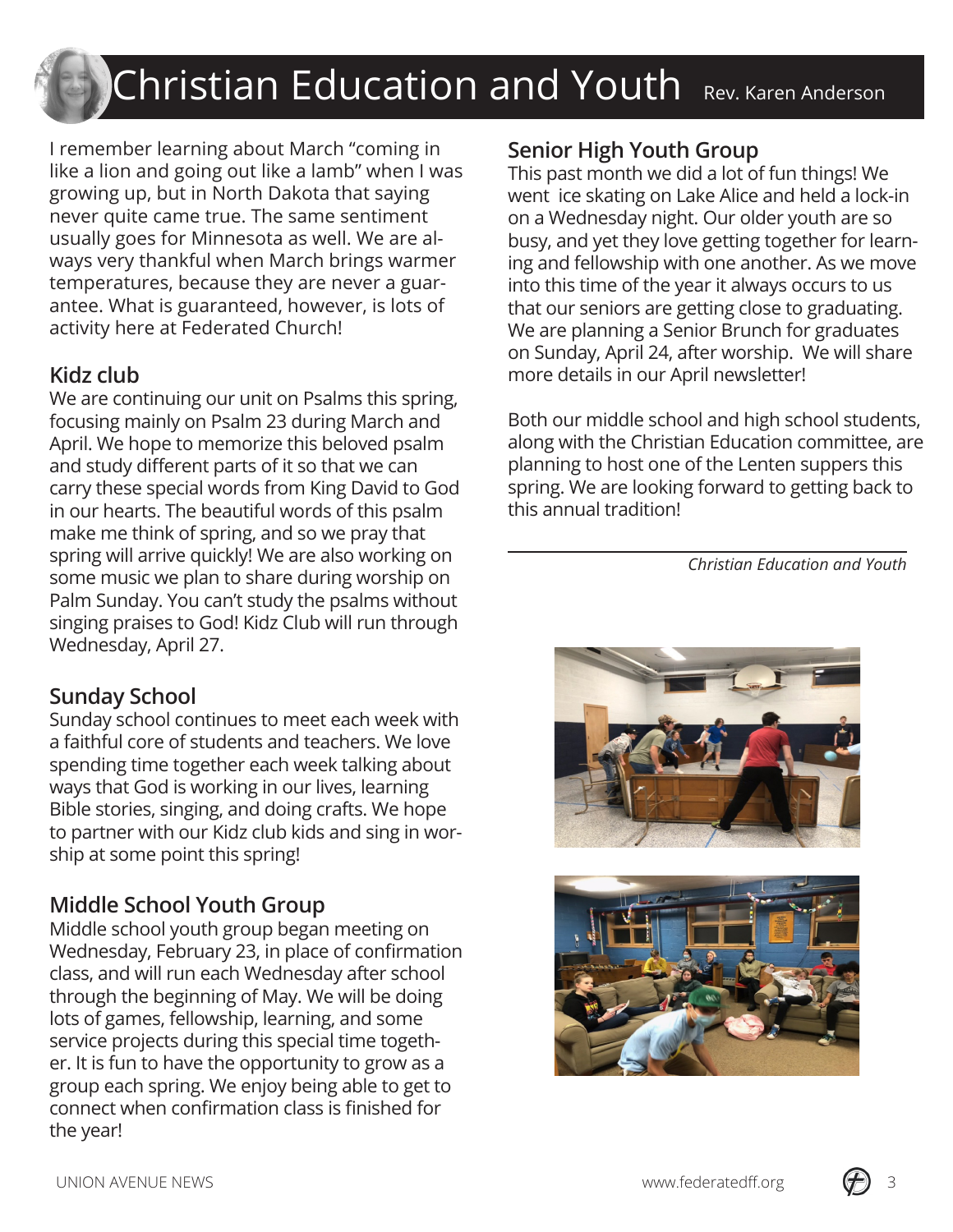

#### **Mission Committee Meals By Wheels**

Federated Church is scheduled to deliver Meals-by-Wheels Monday-Friday, March 28 - April 1. Drivers should gather at the Senior Center at 11am. It takes about an hour to deliver these meals. If you can help please contact Peg Kalar (218-205-5028) or Sonja Johnson (218-205-7741).

#### **Food Share Month**

March is Food Share Month, the month when our donations to the Fergus Falls Food Shelf have an even bigger impact than usual. In keeping with our tradition at Federated Church, our Mission Committee will match food shelf donations from the congregation - up to \$500 – during March.

The food shelf is always a valuable resource for local families, but that's especially true during the ongoing pandemic. Last year, it served 12,000 people, including children, and already this year demand is increasing due to higher energy and food prices.

It's easy to contribute during Food Share Month: You can put your donation in one of the special envelopes you'll find in the pews during March; donate online through Tithe.ly; or mail a check to the church with Food Shelf in the memo line.

If you're curious about the food shelf and its operation, consider this:

- In 2021, the Fergus Falls Food Shelf handed out 300,000 pounds of food.
- Ninety percent of the food shelf's clients live in Fergus Falls, but it also serves families from Pelican Rapids, Erhard, Elizabeth, Ashby, Underwood, Dalton and Battle Lake – there are no restrictions on who is served.
- The food shelf is open to the public from 1-4 p.m. on Wednesdays and Fridays.
- The food shelf is ALL-volunteer neither the board members nor the workers (including many from Federated) are paid. Last year, volunteers donated 6,000 hours to keep the food shelf operating.
- The food shelf receives NO funding from the federal government, state, county or city.
- While donations of food are appreciated, cash donations are encouraged because the food shelf can purchase food at discount prices from regional food banks.
- During Food Share Month, a portion of donations are matched by Hunger Solutions and the Feinstein Foundation. That means your donation will go even further!

#### **Fellowship Committee Softball Pancake Breakfast**

Join us on Sunday, March 27 after worship for our annual Softball Pancake Breakfast and Auction. During breakfast we will auction off donated items. If you have something that you would like to donate, please drop it off in the church office, bring to church on the 27th, or contact Dennis Bowman at (218-332-0776).

#### **Worship Committee**

#### **NEW! Sing-a-long before worship on the 2nd and 4th Sundays!**

Come early for worship and sing-a-long with the Praise Team to some favorite praise songs and hymns on the 2nd and 4th Sundays each month (beginning March 13, 2022). We'll start singing about 9:15 AM. If you have a favorite song you'd like to sing, let us know!

#### **Summer Worship**

This summer we will once again worship at 10:00 AM, beginning Sunday, June 5, 2022. We will worship in Kirkbride Park on the SECOND SUNDAY each month (June-September). So, pray for nice weather on June 12, July 10, August 14, and September 11 (Rally Day). Doughnuts will be served after worship!

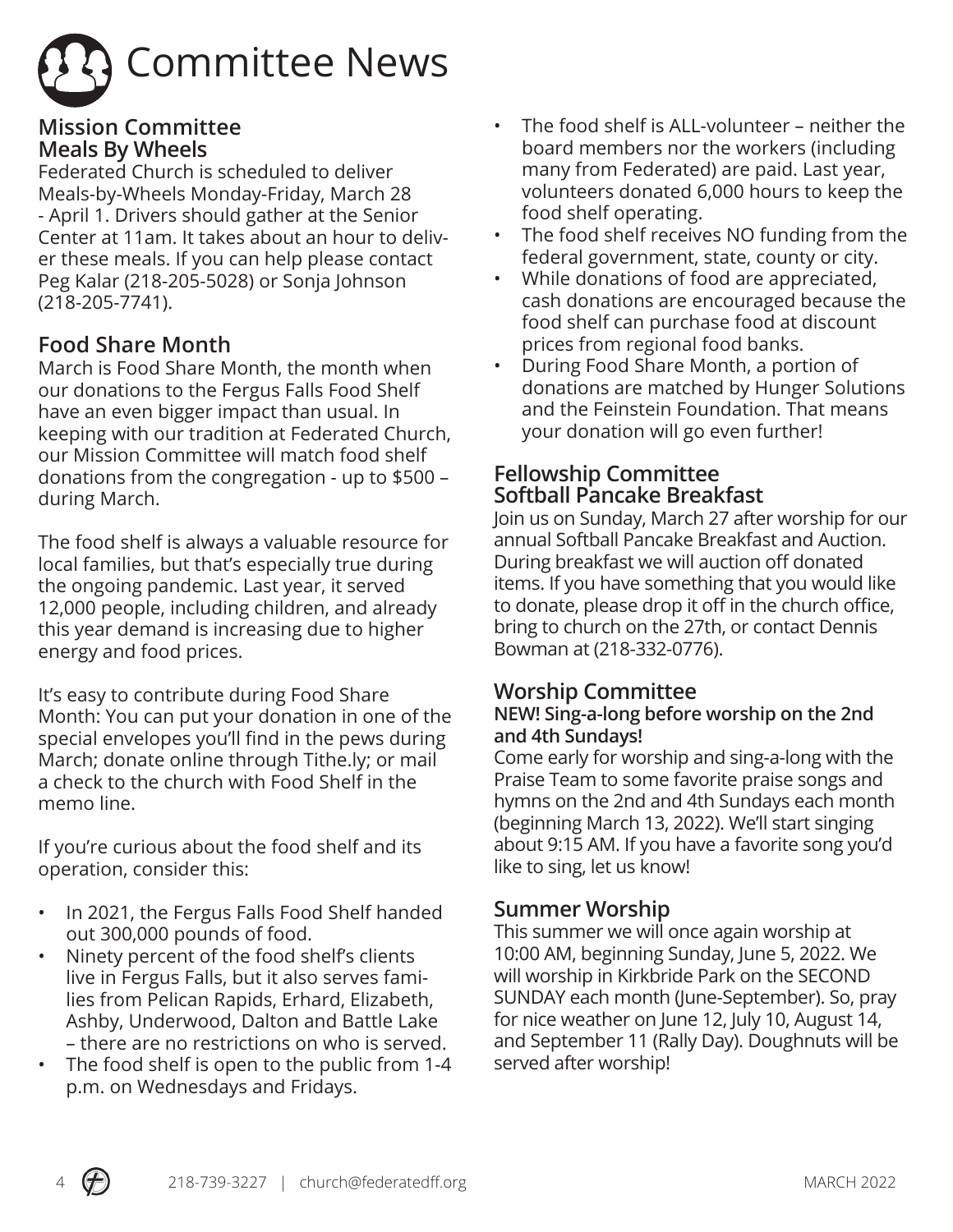#### **Deacons & Elders**

At their meeting on February 17, 2022, the Deacons & Elders:

- Welcomed into membership the 2022 confirmation class: Siri Anthonisen-Brown, Shelby Eckhoff, Kristian Fransen, Beatrice Schierer, Sam Sundberg, and Preston Weinrich
- At a subsequent meeting, representatives of the Deacons & Elders welcomed into membership confirmands Beatrice Schierer and Sam Sundberg.
- Installed Elder Patty Lindholm (PCUSA) to active service on the Board of Deacons & Elders.
- Reviewed the COVID-19 safety protocols and removed the mask mandate. Masks are still recommended for all persons, especially when singing.
- Approved worship in Kirkbride park on four Sundays this summer: June 12, July 10, August 14, and September 11 (Rally Day).
- Reviewed the results of the 2022 stewardship campaign.
- Appointed committee chairpersons and

assigned D&E liaisons to committees.

- Approved the Softball pancake feed and auction fundraiser for Sunday, March 27, 2022.
- Received the dates for future Presbytery meetings and the annual meeting of MN Conference (UCC).

#### **Stewardship Committee**

As we focused on our theme of "Praising God's Faithfulness" for this year's stewardship campaign, we saw 123 total pledges toward our campaign goal of \$394,876. This includes 9 new and 60 increased pledges! We exceeded last year's total pledges, though we were approximately \$29,500 short of meeting our budget goal for our 150th anniversary year.

Thank you to everyone who committed funds in this way! Our budget is an important piece of planning our ministries and outreach in 2022 and beyond.

## Events: Looking Ahead

**Ash Wednesday, March 2** Service @7:00pm

**Confirmation Sunday, March 6** Service @9:30am

**Ministry Nite, March 8** @6:30pm

#### **Lenten Services and Supper, March 9**

@5:30pm on Wednesdays until April 6 @6:00pm Lenten Suppers

#### **D&E Meets, March 17** @6:30pm

## **Meals By Wheels, March 28 - April 1**

**Palm Sunday, April 10** Service @9:30am

**Maundy Thursday, April 14** Service @7:00pm with Communion

**Good Friday, April 15** Service @7:00pm

**Easter Sunday, April 17** Service @9:30am

**Senior Brunch, April 24** @10:15am

**Last Day Of Kidz Club, April 27** @3.45pm

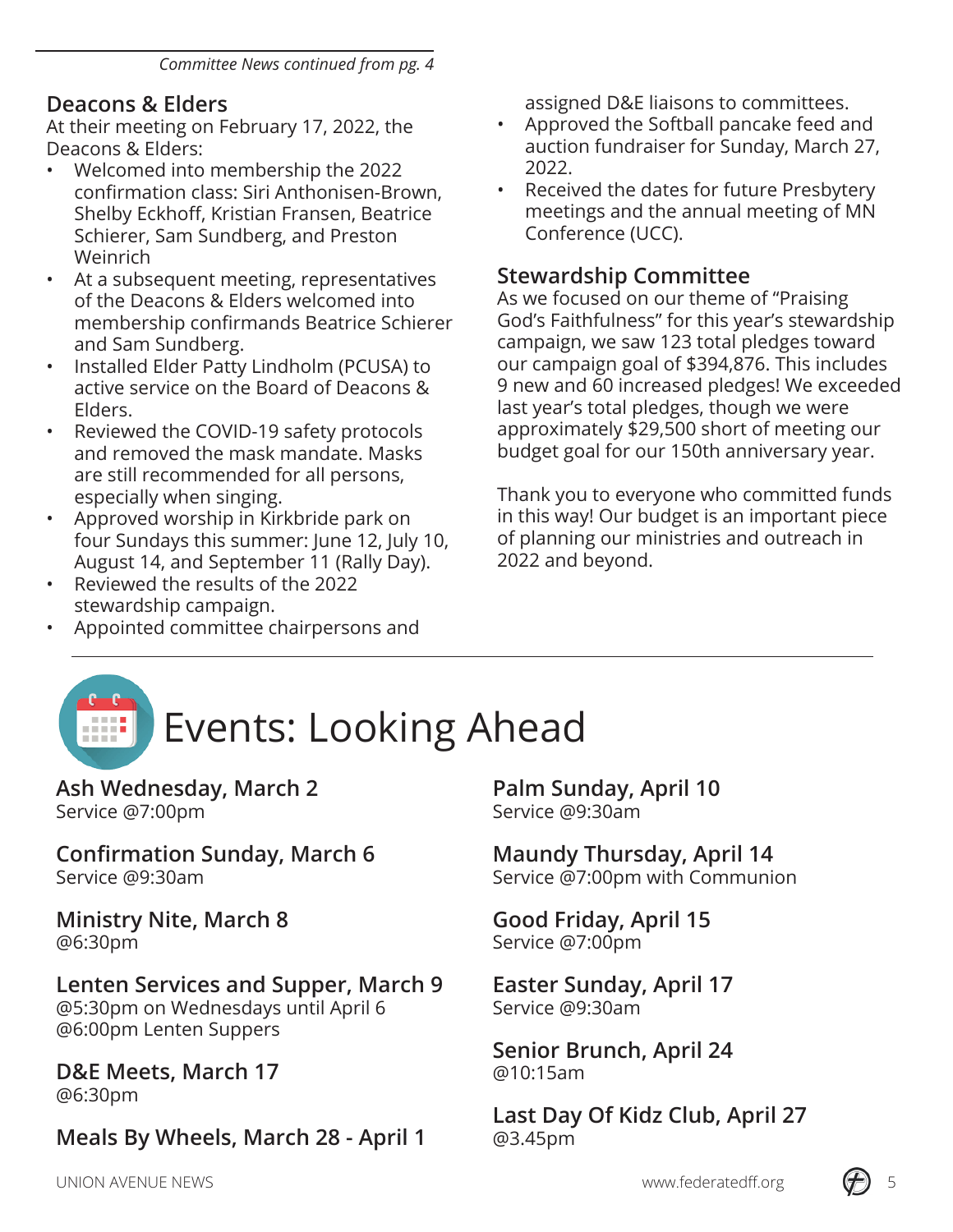

#### **Confirmation Sunday**

Confirmation Sunday is March 6, 2022. The 2022 Confirmation Class:Siri Anthonisen-Brown, Shelby Eckhoff, Kristian Fransen, Beatrice Schierer, Sam Sundberg, Preston Weinrich

#### **Commissioning for Paul Shol March 20, 2022**

Calling all veterans! Paul Shol will deploy with the 148th Fighter Wing ("The Bulldogs") of the MN Air National Guard (Duluth, MN) in April 2022. We will be commissioning Paul and sending him off with our blessings during worship on Sunday, March 20, 2022. Veterans will be invited to join Paul at the front of the chancel for this time of prayer. Thank you, Paul, for your service!

#### **Online Worship**

To access federated Church's online worship services, visit the church website (www.federatedff.org). There are three ways to view worship videos:

1. Click the worship slide on the homepage.

2. Click the YouTube or Facebook icon at the bottom of the homepage.

3. Click the "Resources" tab (top right), click "Live Stream Worship," and click a service to view.

#### **Church Office**

The church office hours will remain the same in March. Phones and emails will be answered from 10am-2pm Monday-Thursday and 9am-12pm of Fridays.

#### **Coffee Hour**

Women's coffee hour is on Tuesdays at 10am in the Fellowship Hall.

Men's Coffee hour is on Fridays at 10am in the Parlor.

#### **Easter Flowers**

Brianna is still waiting for the information on Easter Flowers. She is hoping to have more information before the April Newsletter. When She gets all the information, she will send out an email.

#### **Presbytery News**

The Presbytery of MN Valleys will meet:

Tuesday, April 5 in person from 10:00-3:00 p.m. (location: Spicer, Hope)

Tuesday, June 7 via zoom from 9:00 – 10:30 a.m.

Tuesday, August 16 via zoom from 7:00-8:30 p.m. (typical meeting date)

Saturday, October 8 in person from 10-3:00 p.m. (location: St. Cloud)

Tuesday, December 6 via zoom from 6:30-8:00 p.m.

#### **Communion Cups Available**

We celebrate communion on the first Sunday each month. If you plan to worship from home, you may pick up prepackaged communion cups (bread and juice included) at the church office between 10AM-2PM, Monday-Thursday or 9AM-12PM on Fridays. A gluten free option is available. Call Brianna (218-739-3227) to reserve your communion cups.



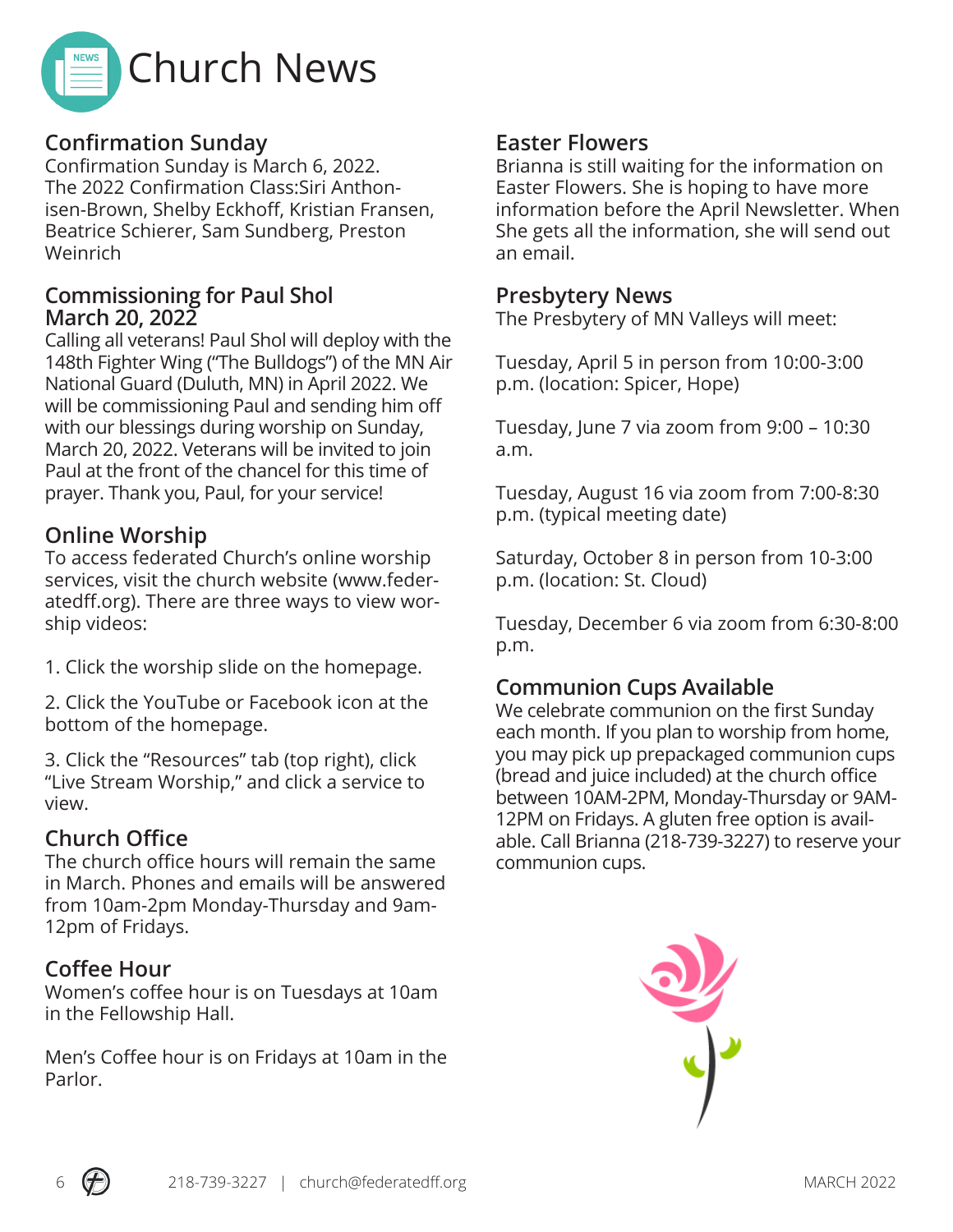# Bible Studies & Fellowship

#### **Adult Bible Study**

*Sunday mornings, after worship, in the parlor*

Pastor Doug is leading a study on the trial narratives in the Gospels and the Book of Acts. Based on the book, *The Trial Narratives*  by Matthew Skinner, these trials have much to teach us about conflict, power, and identity in the New Testament. It will be a fascinating study. Everyone is welcome!

#### **Women's Bible Study**

#### *Tuesday mornings, at 11:15am, in the Parlor*

We are nearing the end of our session on Hebrews, which we have all thoroughly enjoyed! We are working on which book of the Bible to tackle next. Please feel free to join us now or as we begin our next session. This is a group that LOVES to dive deep and seek God's guidance and wisdom from His word!

## **MARCH 2022 - GREETERS**

**Sunday, March 13** Donna Hendel Jake & Karoline Gustafson

**Sunday, March 20 Sunday, March 27** Mike & Patty Shol Landon Link

Greeters are asked to refrain from contact (please do not shake hands or pass out bulletins).

If you are uncomfortable worshipping in person or serving as a greeter, please let Brianna know. We understand the need for safety and respect your choice.

If you would be willing to be "on call" as a Greeter, in the event we are unable to find someone, please contact Brianna. She will create a list of volunteer greeters. We are grateful for your help.

#### **The church staff wants to know...**

We rely on you to contact us with your email, phone or address changes. If you are not receiving our emails, but would like to, please contact to church office. Also contact us for pastoral care or parish nursing needs. Please call 218-739-3227 or email church@federatedff.org

#### **Ministry Nite: March 8 - 6:30PM**

Please email your minutes to church@federatedff.org. If you are unable to attend, please contact your chairperson. If your committee does not make a quorum, please schedule a time for your committee to meet before the next Ministry Nite.

## **Wednesday Lenten Speakers**

March 9 - Bill Nead

March 16 - Pastor Bob (Main Presbytery)

March 23 - Susan Clambey

March 30 - Jeremy Jensen

April 6 - TBD

#### **Newsletter Deadline**

**Articles and announcements are due the 15th of each month. Please send the by email whenever possible. The church staff reserves the right to edit articles for content and space.**